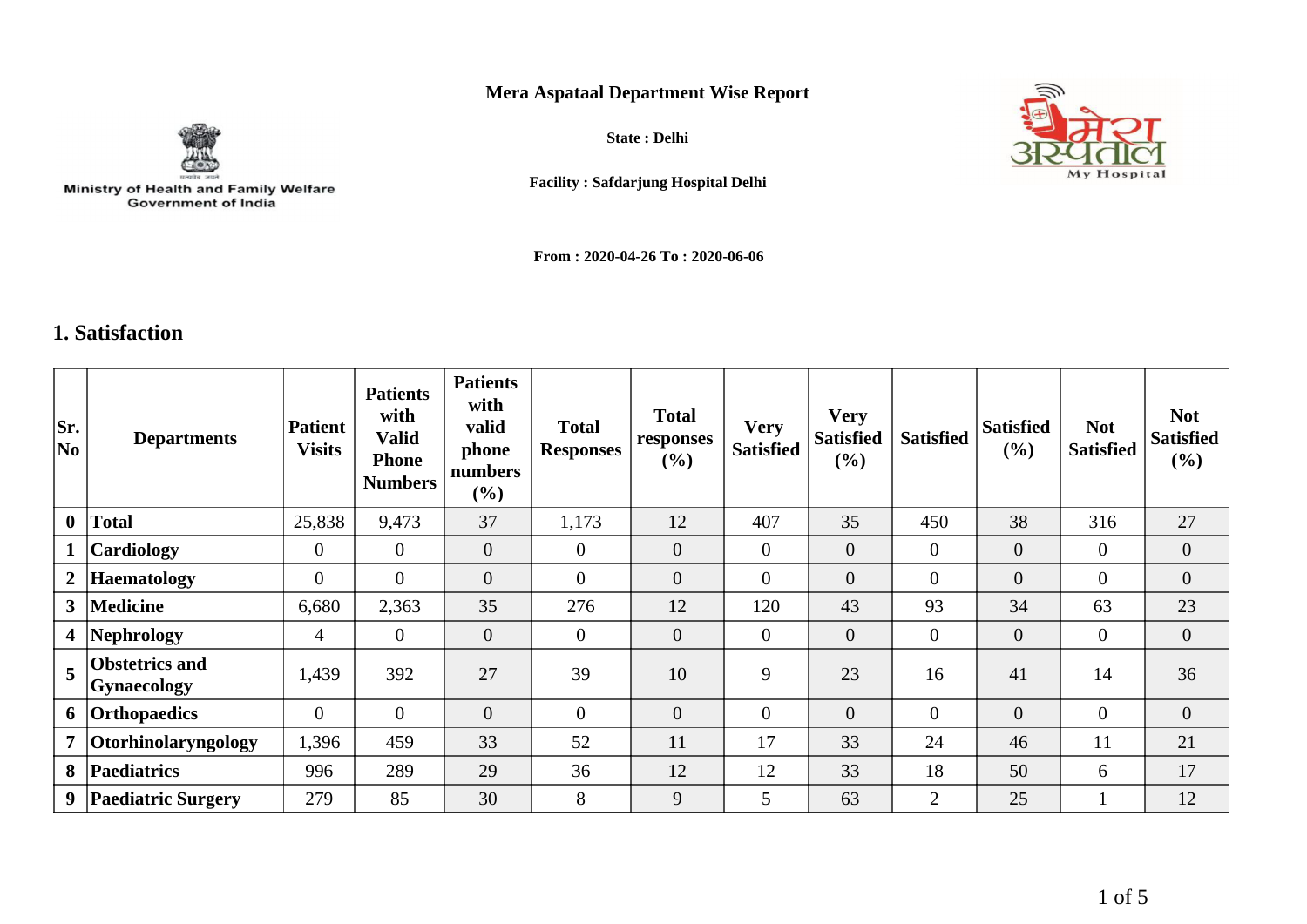| Sr.<br>No | <b>Departments</b>                                         | Patient<br><b>Visits</b> | <b>Patients</b><br>with<br><b>Valid</b><br><b>Phone</b><br><b>Numbers</b> | <b>Patients</b><br>with<br>valid<br>phone<br>numbers<br>(%) | <b>Total</b><br><b>Responses</b> | <b>Total</b><br>responses<br>(%) | <b>Very</b><br><b>Satisfied</b> | <b>Very</b><br><b>Satisfied</b><br>(%) | <b>Satisfied</b> | <b>Satisfied</b><br>(%) | <b>Not</b><br><b>Satisfied</b> | <b>Not</b><br><b>Satisfied</b><br>(%) |
|-----------|------------------------------------------------------------|--------------------------|---------------------------------------------------------------------------|-------------------------------------------------------------|----------------------------------|----------------------------------|---------------------------------|----------------------------------------|------------------|-------------------------|--------------------------------|---------------------------------------|
| 10        | <b>Physical Medicine &amp;</b><br>Rehabilitation           | 1,352                    | 312                                                                       | 23                                                          | 36                               | 12                               | 14                              | 39                                     | 14               | 39                      | 8                              | 22                                    |
| 11        | Psychiatry                                                 | $\overline{2}$           | $\overline{2}$                                                            | 100                                                         | $\mathbf{1}$                     | 50                               | $\mathbf{1}$                    | 100                                    | $\overline{0}$   | $\overline{0}$          | $\Omega$                       | $\overline{0}$                        |
|           | $12$ Urology                                               | 5                        | $\mathbf{1}$                                                              | 20                                                          | $\boldsymbol{0}$                 | $\overline{0}$                   | $\overline{0}$                  | $\boldsymbol{0}$                       | $\overline{0}$   | $\overline{0}$          | $\overline{0}$                 | $\boldsymbol{0}$                      |
| 13        | <b>CTVS</b>                                                | $\overline{2}$           | $\mathbf{1}$                                                              | 50                                                          | $\mathbf{1}$                     | 100                              | $\boldsymbol{0}$                | $\boldsymbol{0}$                       | $\mathbf{1}$     | 100                     | $\overline{0}$                 | $\overline{0}$                        |
|           | 14 Endocrinology                                           | 1                        | $\mathbf{1}$                                                              | 100                                                         | $\theta$                         | $\overline{0}$                   | $\overline{0}$                  | $\overline{0}$                         | $\boldsymbol{0}$ | $\overline{0}$          | $\overline{0}$                 | $\overline{0}$                        |
|           | $15$ EYE                                                   | 799                      | 234                                                                       | 29                                                          | 21                               | 9                                | 9                               | 43                                     | $\overline{7}$   | 33                      | 5                              | 24                                    |
|           | $16$ Skin                                                  | 1,469                    | 411                                                                       | 28                                                          | 44                               | 11                               | 17                              | 39                                     | 15               | 34                      | 12                             | 27                                    |
| 17        | <b>Apex Regional STD</b><br><b>Centre</b>                  | 33                       | 13                                                                        | 39                                                          | $\overline{2}$                   | 15                               | $\boldsymbol{0}$                | $\boldsymbol{0}$                       | $\overline{2}$   | 100                     | $\boldsymbol{0}$               | $\overline{0}$                        |
|           | 18 Neurology                                               | 10                       | $\overline{2}$                                                            | 20                                                          | $\overline{0}$                   | $\overline{0}$                   | $\overline{0}$                  | $\overline{0}$                         | $\overline{0}$   | $\overline{0}$          | $\overline{0}$                 | $\overline{0}$                        |
|           | 19 Medical Oncology                                        | $\overline{0}$           | $\overline{0}$                                                            | $\overline{0}$                                              | $\overline{0}$                   | $\overline{0}$                   | $\overline{0}$                  | $\overline{0}$                         | $\overline{0}$   | $\overline{0}$          | $\overline{0}$                 | $\overline{0}$                        |
|           | 20 Cancer Surgery                                          | 149                      | 46                                                                        | 31                                                          | 3                                | $\overline{7}$                   | $\mathbf{1}$                    | 33                                     | $\mathbf{1}$     | 33                      | $\mathbf{1}$                   | 34                                    |
|           | 21 Dental Surgery                                          | 478                      | 312                                                                       | 65                                                          | 36                               | 12                               | 11                              | 31                                     | 14               | 39                      | 11                             | 30                                    |
| 22        | Neuro Surgery                                              | $\mathbf{1}$             | $\overline{0}$                                                            | $\overline{0}$                                              | $\overline{0}$                   | $\overline{0}$                   | $\overline{0}$                  | $\overline{0}$                         | $\overline{0}$   | $\overline{0}$          | $\overline{0}$                 | $\overline{0}$                        |
| 23        | <b>Pulmonary Critical</b><br><b>Case &amp; Sleep</b>       | $\boldsymbol{0}$         | $\overline{0}$                                                            | $\boldsymbol{0}$                                            | $\overline{0}$                   | $\overline{0}$                   | $\overline{0}$                  | $\boldsymbol{0}$                       | $\overline{0}$   | $\overline{0}$          | $\overline{0}$                 | $\overline{0}$                        |
| 24        | <b>Burns Plastic &amp;</b><br><b>Maxillofacial Surgery</b> | $\overline{0}$           | $\overline{0}$                                                            | $\overline{0}$                                              | $\overline{0}$                   | $\overline{0}$                   | $\mathbf{0}$                    | $\overline{0}$                         | $\overline{0}$   | $\overline{0}$          | $\overline{0}$                 | $\overline{0}$                        |
|           | 25 Palliative Pain Clinic                                  | 53                       | 12                                                                        | 23                                                          | $\overline{3}$                   | 25                               | $\mathbf{1}$                    | 33                                     | $\mathbf{1}$     | 33                      | $\mathbf{1}$                   | 34                                    |
|           | 26 General Surgery                                         | 2,467                    | 701                                                                       | 28                                                          | 76                               | 11                               | 26                              | 34                                     | 34               | 45                      | 16                             | 21                                    |
| 27        | Radiotherapy                                               | 298                      | 124                                                                       | 42                                                          | 17                               | 14                               | 6                               | 35                                     | 6                | 35                      | 5                              | 30                                    |
|           | $28$ Dept-41                                               | $\overline{0}$           | $\overline{0}$                                                            | $\overline{0}$                                              | $\overline{0}$                   | $\overline{0}$                   | $\overline{0}$                  | $\overline{0}$                         | $\overline{0}$   | $\overline{0}$          | $\overline{0}$                 | $\overline{0}$                        |
|           | $29$ Dept-87                                               | 2,766                    | 791                                                                       | 29                                                          | 103                              | 13                               | 33                              | 32                                     | 41               | 40                      | 29                             | 28                                    |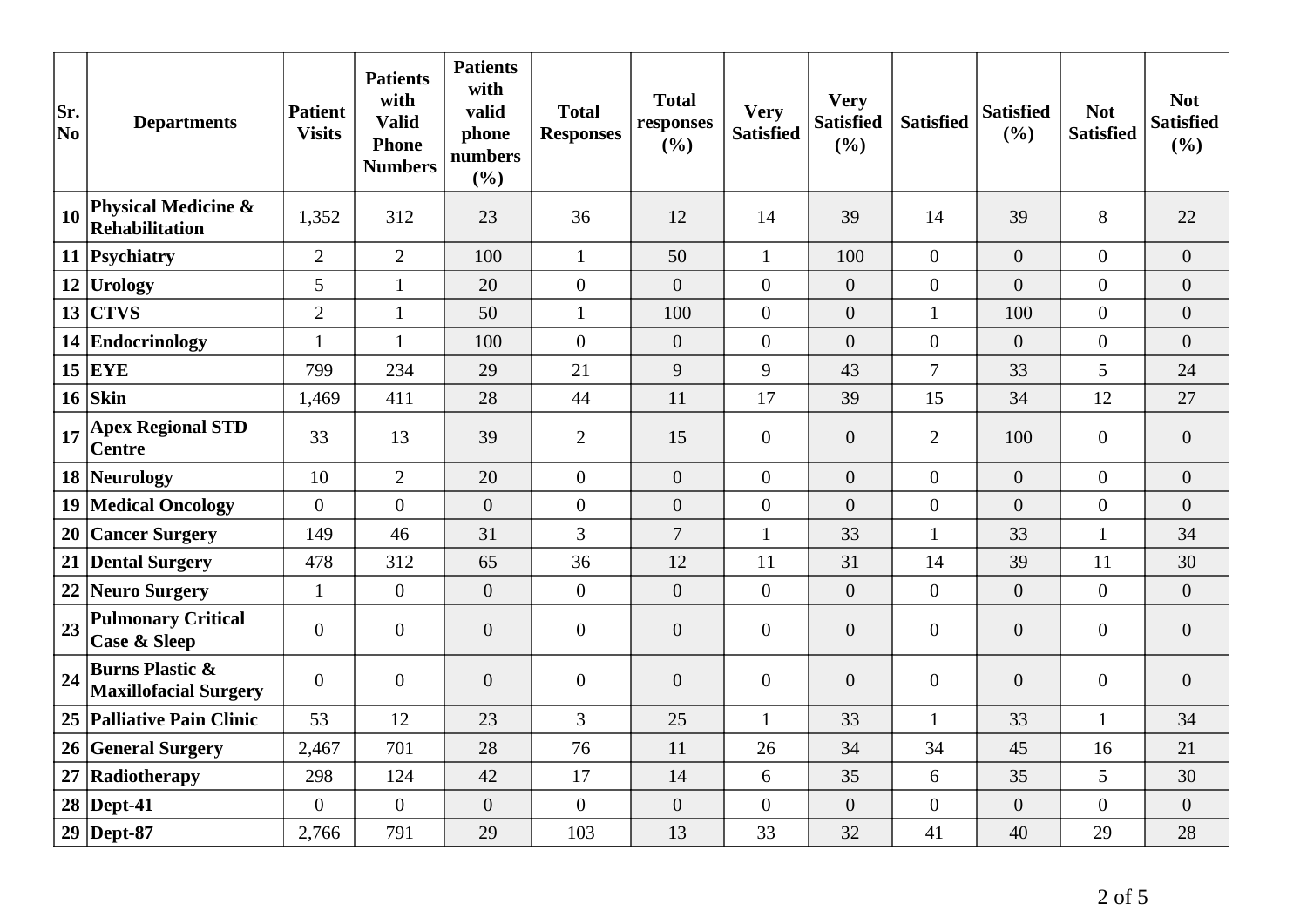| Sr.<br>No | <b>Departments</b> | <b>Patient</b><br><b>Visits</b> | <b>Patients</b><br>with<br><b>Valid</b><br><b>Phone</b><br><b>Numbers</b> | <b>Patients</b><br>with<br>valid<br>phone<br>numbers<br>(%) | <b>Total</b><br><b>Responses</b> | <b>Total</b><br>responses<br>(%) | <b>Very</b><br><b>Satisfied</b> | <b>Very</b><br><b>Satisfied</b><br>(%) | <b>Satisfied</b> | <b>Satisfied</b><br>(%) | <b>Not</b><br><b>Satisfied</b> | <b>Not</b><br><b>Satisfied</b><br>(%) |
|-----------|--------------------|---------------------------------|---------------------------------------------------------------------------|-------------------------------------------------------------|----------------------------------|----------------------------------|---------------------------------|----------------------------------------|------------------|-------------------------|--------------------------------|---------------------------------------|
|           | $30$ Dept-88       | 5,158                           | 2,922                                                                     | 57                                                          | 419                              | 14                               | 125                             | 30                                     | 161              | 38                      | 133                            | 32                                    |
|           | $31$ Dept-39       | $\mathbf{0}$                    | $\overline{0}$                                                            | $\mathbf{0}$                                                | $\mathbf{0}$                     | $\overline{0}$                   | $\mathbf{0}$                    | $\mathbf{0}$                           | $\overline{0}$   | $\overline{0}$          | $\overline{0}$                 | $\overline{0}$                        |
|           | $32$ Dept-91       | $\overline{0}$                  | $\overline{0}$                                                            | $\boldsymbol{0}$                                            | $\overline{0}$                   | $\overline{0}$                   | $\boldsymbol{0}$                | $\boldsymbol{0}$                       | $\overline{0}$   | $\boldsymbol{0}$        | $\overline{0}$                 | $\overline{0}$                        |
|           | 33   Dept-0        | $\boldsymbol{0}$                | $\overline{0}$                                                            | $\boldsymbol{0}$                                            | $\boldsymbol{0}$                 | $\boldsymbol{0}$                 | $\boldsymbol{0}$                | $\boldsymbol{0}$                       | $\overline{0}$   | $\boldsymbol{0}$        | $\boldsymbol{0}$               | $\overline{0}$                        |
|           | 34   Dept-60       | $\mathbf{0}$                    | $\overline{0}$                                                            | $\mathbf{0}$                                                | $\mathbf{0}$                     | $\overline{0}$                   | $\boldsymbol{0}$                | $\overline{0}$                         | $\overline{0}$   | $\boldsymbol{0}$        | $\overline{0}$                 | $\boldsymbol{0}$                      |
|           | $35$ Dept-89       | $\bf{I}$                        | $\overline{0}$                                                            | $\overline{0}$                                              | $\overline{0}$                   | $\overline{0}$                   | $\mathbf{0}$                    | $\boldsymbol{0}$                       | $\overline{0}$   | $\overline{0}$          | $\overline{0}$                 | $\overline{0}$                        |
|           | 36   Dept-46       | $\overline{0}$                  | $\overline{0}$                                                            | $\overline{0}$                                              | $\overline{0}$                   | $\overline{0}$                   | $\overline{0}$                  | $\overline{0}$                         | $\overline{0}$   | $\overline{0}$          | $\overline{0}$                 | $\overline{0}$                        |
|           | $37$ Dept-90       | $\overline{0}$                  | $\overline{0}$                                                            | $\theta$                                                    | $\mathbf{0}$                     | $\overline{0}$                   | $\mathbf{0}$                    | $\mathbf{0}$                           | $\overline{0}$   | $\boldsymbol{0}$        | $\overline{0}$                 | $\overline{0}$                        |
|           | 38 Dept-92         | $\boldsymbol{0}$                | $\overline{0}$                                                            | $\overline{0}$                                              | $\overline{0}$                   | $\overline{0}$                   | $\mathbf{0}$                    | $\boldsymbol{0}$                       | $\overline{0}$   | $\overline{0}$          | $\overline{0}$                 | $\overline{0}$                        |
|           | $39$ Dept-95       | $\mathbf{0}$                    | $\overline{0}$                                                            | $\mathbf{0}$                                                | $\mathbf{0}$                     | $\boldsymbol{0}$                 | $\boldsymbol{0}$                | $\overline{0}$                         | $\boldsymbol{0}$ | $\boldsymbol{0}$        | $\overline{0}$                 | $\boldsymbol{0}$                      |
|           | $40$ Dept-43       | $\overline{0}$                  | $\overline{0}$                                                            | $\boldsymbol{0}$                                            | $\mathbf{0}$                     | $\overline{0}$                   | $\boldsymbol{0}$                | $\boldsymbol{0}$                       | $\overline{0}$   | $\boldsymbol{0}$        | $\overline{0}$                 | $\overline{0}$                        |
|           | 41   Dept-31       | $\overline{0}$                  | $\overline{0}$                                                            | $\overline{0}$                                              | $\overline{0}$                   | $\overline{0}$                   | $\mathbf{0}$                    | $\overline{0}$                         | $\overline{0}$   | $\overline{0}$          | $\overline{0}$                 | $\overline{0}$                        |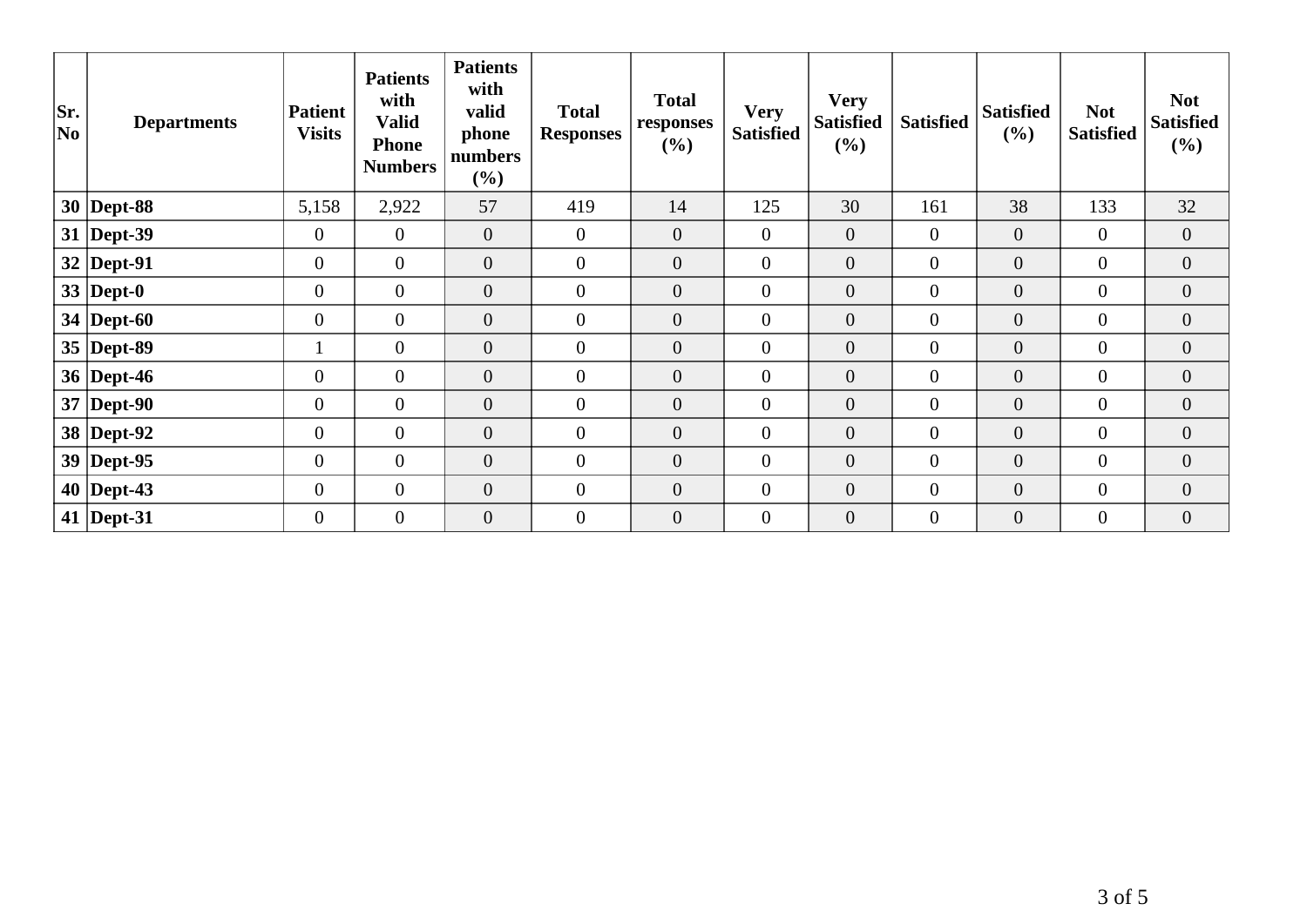## **2. Reasons for Dissatisfaction (Overall)**

| Sr.<br>$ N_{0} $ | <b>Departments</b>                                      | <b>Total</b><br>responses for<br>dissatisfaction | <b>Staff</b><br>behaviour | <b>Staff</b><br>behaviour<br>(%) | <b>Cleanliness</b> | <b>Cleanliness</b><br>(%) | Cost of<br>treatment | Cost of<br>treatment<br>(%) | <b>Quality</b><br>of<br>treatment | Quality<br>of<br>treatment reasons<br>(%) | <b>Other</b>     | <b>Other</b><br>reasons<br>$(\%)$ |
|------------------|---------------------------------------------------------|--------------------------------------------------|---------------------------|----------------------------------|--------------------|---------------------------|----------------------|-----------------------------|-----------------------------------|-------------------------------------------|------------------|-----------------------------------|
| $\mathbf{0}$     | <b>Total</b>                                            | 232                                              | 95                        | 41                               | 25                 | 11                        | 36                   | 16                          | $\boldsymbol{0}$                  | $\overline{0}$                            | 76               | 32                                |
| $\mathbf{1}$     | Cardiology                                              | $\overline{0}$                                   | $\overline{0}$            | $\boldsymbol{0}$                 | $\overline{0}$     | $\theta$                  | $\overline{0}$       | $\boldsymbol{0}$            | $\boldsymbol{0}$                  | $\overline{0}$                            | $\overline{0}$   | $\boldsymbol{0}$                  |
| $\overline{2}$   | <b>Haematology</b>                                      | $\Omega$                                         | $\overline{0}$            | $\overline{0}$                   | $\overline{0}$     | $\overline{0}$            | $\overline{0}$       | $\overline{0}$              | $\overline{0}$                    | $\overline{0}$                            | $\overline{0}$   | $\overline{0}$                    |
| 3 <sup>1</sup>   | <b>Medicine</b>                                         | 50                                               | 21                        | 42                               | $\overline{4}$     | $8\,$                     | 6                    | 12                          | $\boldsymbol{0}$                  | $\overline{0}$                            | 19               | 38                                |
| 4                | <b>Nephrology</b>                                       | $\overline{0}$                                   | $\overline{0}$            | $\overline{0}$                   | $\overline{0}$     | $\theta$                  | $\overline{0}$       | $\overline{0}$              | $\boldsymbol{0}$                  | $\overline{0}$                            | $\overline{0}$   | $\boldsymbol{0}$                  |
| 5                | <b>Obstetrics and</b><br><b>Gynaecology</b>             | 13                                               | 5                         | 38                               |                    | 8                         | $\overline{2}$       | 15                          | $\overline{0}$                    | $\overline{0}$                            | 5                | 39                                |
| 6                | Orthopaedics                                            | $\overline{0}$                                   | $\overline{0}$            | $\overline{0}$                   | $\overline{0}$     | $\theta$                  | $\overline{0}$       | $\overline{0}$              | $\boldsymbol{0}$                  | $\overline{0}$                            | $\overline{0}$   | $\overline{0}$                    |
| $\overline{7}$   | Otorhinolaryngology                                     | $\overline{7}$                                   | $\overline{4}$            | 57                               | $\overline{0}$     | $\overline{0}$            | $\overline{2}$       | 29                          | $\overline{0}$                    | $\overline{0}$                            | $\mathbf{1}$     | 14                                |
| 8                | Paediatrics                                             | 6                                                | $\overline{4}$            | 67                               | $\mathbf{1}$       | 17                        | $\mathbf{1}$         | 16                          | $\boldsymbol{0}$                  | $\overline{0}$                            | $\boldsymbol{0}$ | $\overline{0}$                    |
| 9                | <b>Paediatric Surgery</b>                               | $\mathbf{1}$                                     | $\boldsymbol{0}$          | $\overline{0}$                   | $\boldsymbol{0}$   | $\overline{0}$            | $\overline{0}$       | $\overline{0}$              | $\overline{0}$                    | $\overline{0}$                            | $\mathbf{1}$     | 100                               |
| 10               | <b>Physical Medicine &amp;</b><br><b>Rehabilitation</b> | 10                                               | 6                         | 60                               | $\mathbf{1}$       | 10                        | 1                    | 10                          | $\boldsymbol{0}$                  | $\overline{0}$                            | $\overline{2}$   | 20                                |
|                  | 11 Psychiatry                                           | $\overline{0}$                                   | $\overline{0}$            | $\overline{0}$                   | $\overline{0}$     | $\overline{0}$            | $\overline{0}$       | $\overline{0}$              | $\overline{0}$                    | $\overline{0}$                            | $\overline{0}$   | $\overline{0}$                    |
|                  | $12$ Urology                                            | $\Omega$                                         | $\overline{0}$            | $\overline{0}$                   | $\overline{0}$     | $\overline{0}$            | $\overline{0}$       | $\overline{0}$              | $\overline{0}$                    | $\overline{0}$                            | $\overline{0}$   | $\overline{0}$                    |
|                  | $13$ CTVS                                               | $\overline{0}$                                   | $\overline{0}$            | $\boldsymbol{0}$                 | $\overline{0}$     | $\overline{0}$            | $\overline{0}$       | $\overline{0}$              | $\overline{0}$                    | $\overline{0}$                            | $\boldsymbol{0}$ | $\boldsymbol{0}$                  |
|                  | 14 Endocrinology                                        | $\overline{0}$                                   | $\overline{0}$            | $\overline{0}$                   | $\overline{0}$     | $\theta$                  | $\overline{0}$       | $\overline{0}$              | $\overline{0}$                    | $\overline{0}$                            | $\boldsymbol{0}$ | $\overline{0}$                    |
|                  | $15$ EYE                                                | $\overline{7}$                                   | $\overline{2}$            | 29                               | $\mathbf{1}$       | 14                        | 3                    | 43                          | $\overline{0}$                    | $\overline{0}$                            | $\mathbf{1}$     | 14                                |
|                  | $16$ Skin                                               | $\overline{7}$                                   | 5                         | 71                               | $\overline{0}$     | $\theta$                  | $\overline{2}$       | 29                          | $\overline{0}$                    | $\overline{0}$                            | $\overline{0}$   | $\overline{0}$                    |
| 17               | <b>Apex Regional STD</b><br><b>Centre</b>               | $\theta$                                         | $\overline{0}$            | $\boldsymbol{0}$                 | $\overline{0}$     | $\boldsymbol{0}$          | $\overline{0}$       | $\boldsymbol{0}$            | $\overline{0}$                    | $\overline{0}$                            | $\boldsymbol{0}$ | $\boldsymbol{0}$                  |
|                  | 18 Neurology                                            | $\overline{0}$                                   | $\boldsymbol{0}$          | $\boldsymbol{0}$                 | $\boldsymbol{0}$   | $\boldsymbol{0}$          | $\overline{0}$       | $\boldsymbol{0}$            | $\overline{0}$                    | $\boldsymbol{0}$                          | $\boldsymbol{0}$ | $\boldsymbol{0}$                  |
|                  | <b>19 Medical Oncology</b>                              | $\overline{0}$                                   | $\boldsymbol{0}$          | $\boldsymbol{0}$                 | $\overline{0}$     | $\boldsymbol{0}$          | $\overline{0}$       | $\boldsymbol{0}$            | $\boldsymbol{0}$                  | $\boldsymbol{0}$                          | $\boldsymbol{0}$ | $\boldsymbol{0}$                  |